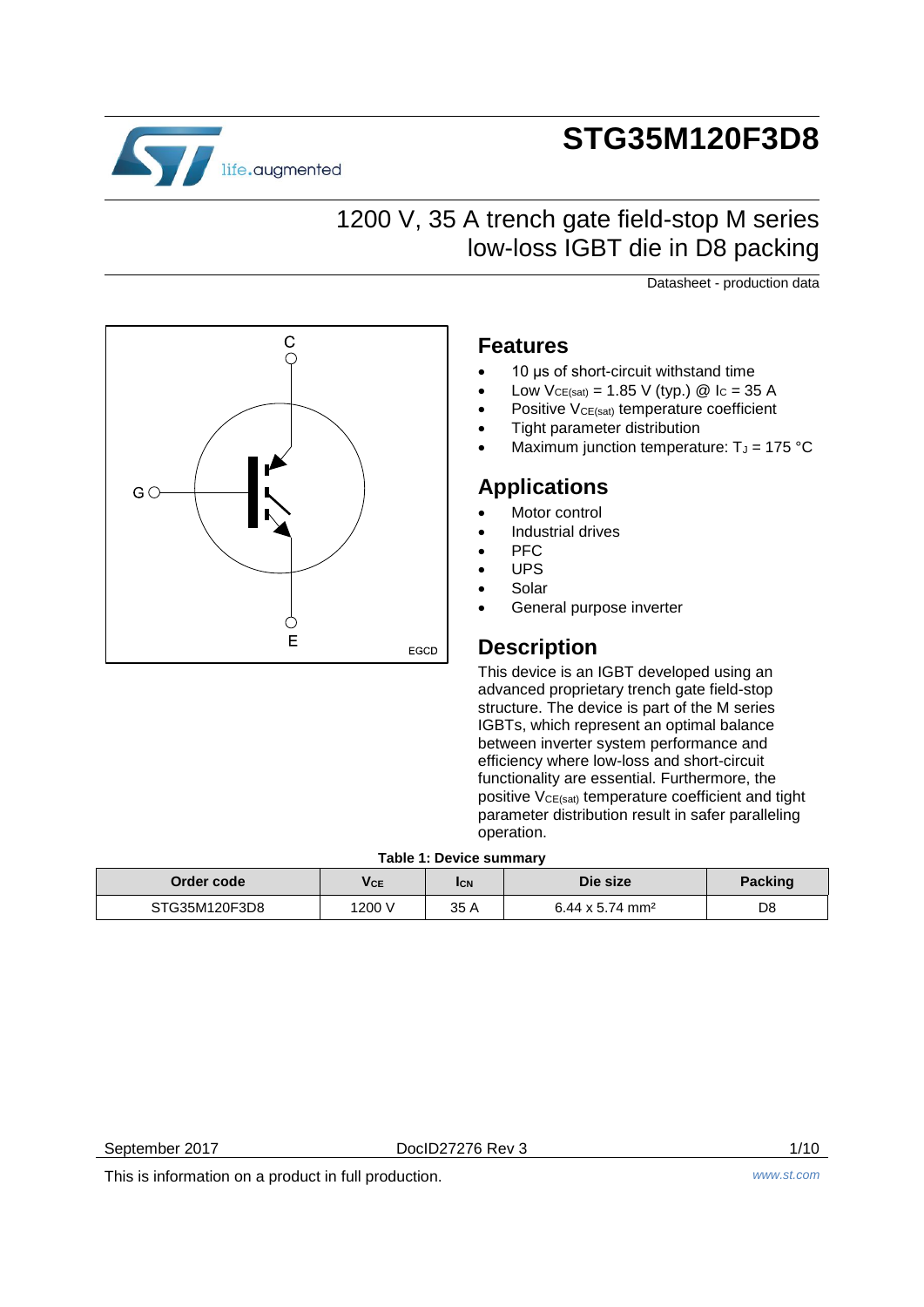### **Contents**

| <b>Contents</b> |
|-----------------|
|-----------------|

| $\mathbf 1$             |     |  |
|-------------------------|-----|--|
| $\overline{2}$          |     |  |
| $\mathbf{3}$            |     |  |
| $\overline{\mathbf{4}}$ |     |  |
|                         | 4.1 |  |
|                         | 4.2 |  |
|                         | 4.3 |  |
|                         | 4.4 |  |
| 5                       |     |  |

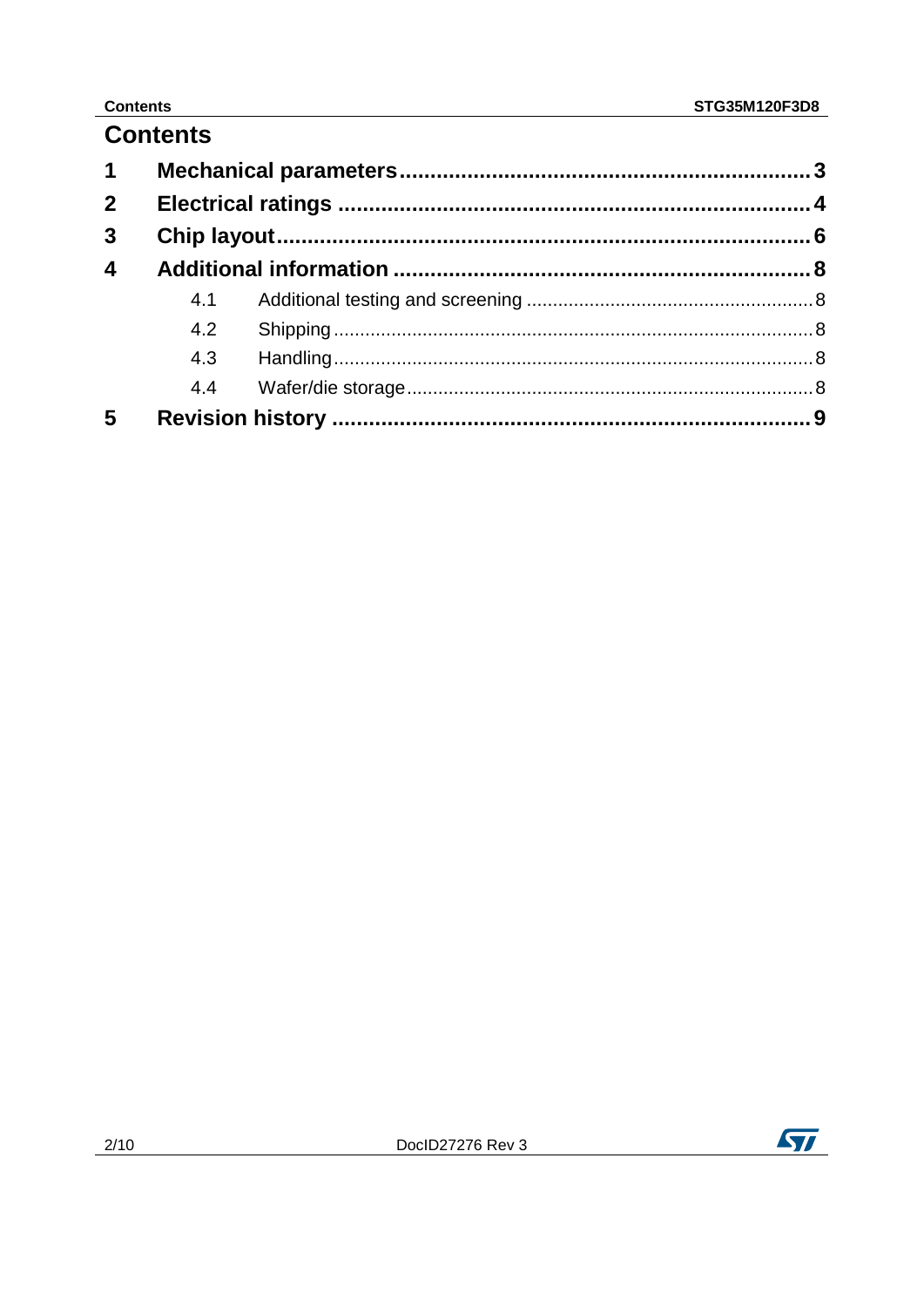## **1 Mechanical parameters**

| Table 2: Mechanical parameters |  |
|--------------------------------|--|
|--------------------------------|--|

<span id="page-2-1"></span><span id="page-2-0"></span>

| <b>Parameter</b>                          | Value              | Unit                                        |                 |  |
|-------------------------------------------|--------------------|---------------------------------------------|-----------------|--|
| Die size                                  |                    | $6.44 \times 5.74$                          | mm <sup>2</sup> |  |
| Die thickness                             |                    | 110                                         | μm              |  |
| Front side passivation                    |                    | Silicon nitride                             |                 |  |
| Emitter pad size including gate pad<br>x2 |                    | 5.42 x 2.22                                 | mm <sup>2</sup> |  |
| Gate pad size                             | $0.82 \times 1.20$ | mm <sup>2</sup>                             |                 |  |
|                                           | Composition        | <b>AICu</b>                                 |                 |  |
| Front side metallization                  | <b>Thickness</b>   | 4.5                                         | μm              |  |
|                                           | Composition        | Al/Ti/NiV/Aq                                |                 |  |
| Back side metallization                   | Thickness          | 0.65                                        | μm              |  |
| Die bond                                  |                    | Electrically conductive glue or soft solder |                 |  |
| Recommended wire bonding                  |                    | $\leq 500$                                  | μm              |  |

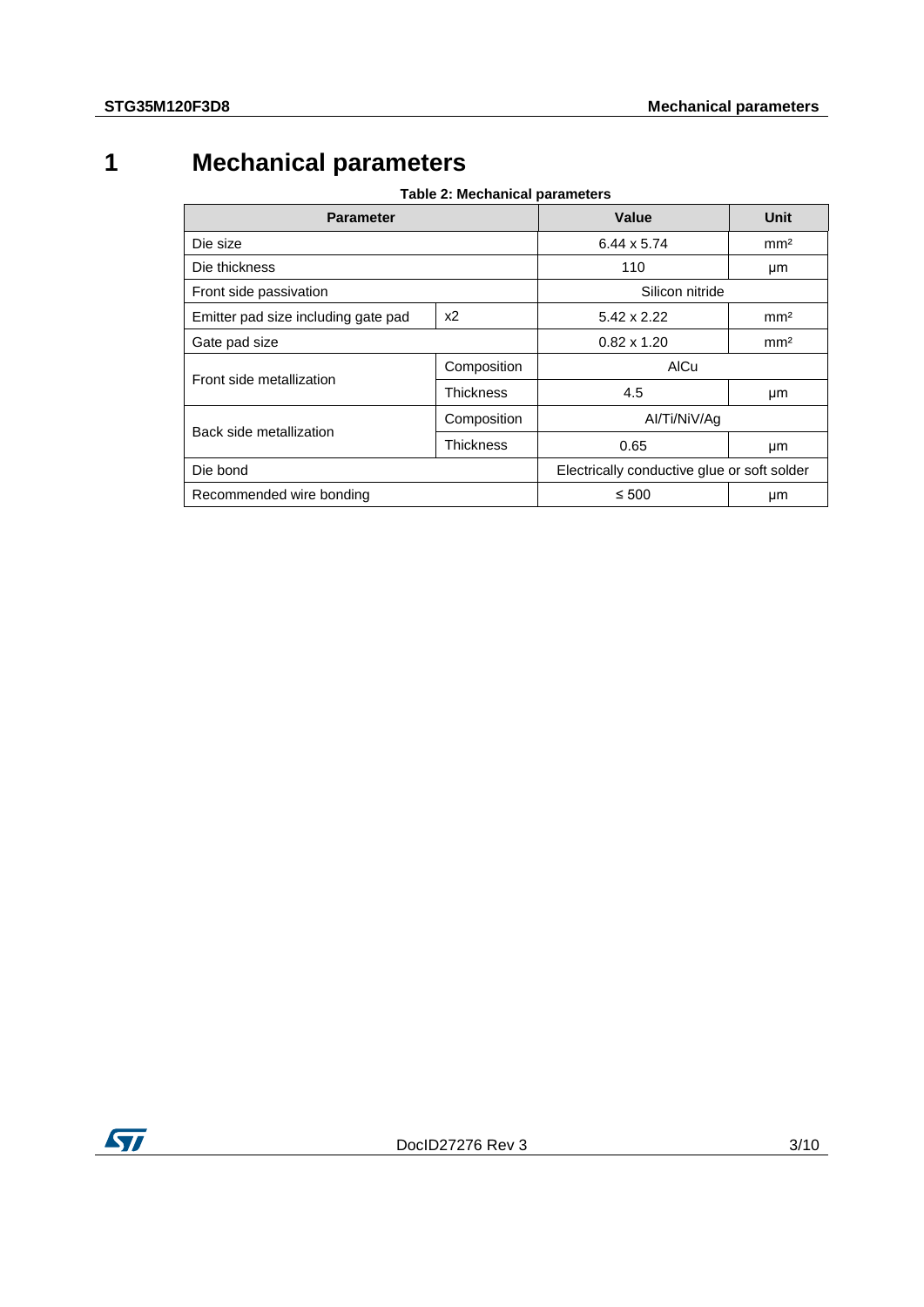## **2 Electrical ratings**

#### <span id="page-3-0"></span>**Table 3: Absolute maximum ratings (TJ = 25 °C, unless otherwise specified)**

<span id="page-3-3"></span>

| <b>Symbol</b>          | <b>Parameter</b>                                                                                           | Value      | Unit |
|------------------------|------------------------------------------------------------------------------------------------------------|------------|------|
| <b>V<sub>CES</sub></b> | Collector-emitter voltage ( $V_{GE} = 0 V$ )                                                               | 1200       | V    |
| $V_{GE}$               | Gate-emitter voltage                                                                                       | ±20        | V    |
| $I_{CN}^{(1)}$         | Continuous collector current at $T = 100 °C$                                                               | 35         | A    |
| $C_P(1)(2)$            | Pulsed collector current                                                                                   | 105        | Α    |
| $t_{\rm sc}$ (3)       | Short-circuit withstand time, Vcc= 600 V, VGE= 15 V,<br>$VCE(peak) \leq 1200 V$ , $T_{Jstart} \leq 150 °C$ | 10         | μs   |
| ТJ                     | Operating junction temperature range                                                                       | -55 to 175 | °C   |

#### **Notes:**

<span id="page-3-1"></span> $(1)$ Nominal collector current for die packaged in ST power module solution. Current level depends on the assembly thermal properties and is limited by maximum junction temperature.

(2)Pulse width limited by maximum junction temperature.

<span id="page-3-2"></span> $(3)$ Not tested at chip level, verified by design/characterization.

<span id="page-3-4"></span>

| <b>Symbol</b>          | <b>Parameter</b>                        | <b>Test conditions</b>              | Min. | Typ. | Max. | <b>Unit</b> |
|------------------------|-----------------------------------------|-------------------------------------|------|------|------|-------------|
| $V_{\mathsf{BR}(CES)}$ | Collector-emitter breakdown<br>voltage  | $I_c = 1$ mA, $V_{GE} = 0$ V        | 1200 |      |      | V           |
| VCE(sat)               | Collector-emitter saturation<br>voltage | $V_{GE}$ = 15 V, $I_C$ = 15 A       |      |      | 1.9  | V           |
| V <sub>GE(th)</sub>    | Gate threshold voltage                  | $V_{CE} = V_{GE}$ , $I_C = 1$ mA    | 5    | 6    | 7    | V           |
| <b>ICES</b>            | Collector cut-off current               | $V_{CE}$ = 1200 V, $V_{GE}$ = 0 V   |      |      | 100  | μA          |
| <b>I</b> GES           | Gate-emitter leakage current            | $V_{GE} = \pm 20$ V, $V_{CE} = 0$ V |      |      | ±500 | nA          |

#### **Table 4: Static characteristics (tested on wafer unless otherwise specified)**

<span id="page-3-5"></span>

| Symbol                    | <b>Parameter</b>                        | <b>Test conditions</b>                                                    | Min. | Typ. | Max.           | Unit |
|---------------------------|-----------------------------------------|---------------------------------------------------------------------------|------|------|----------------|------|
| VCE(sat)                  | Collector-emitter saturation<br>voltage | $V_{GE}$ = 15 V, I <sub>C</sub> = 35 A                                    |      | 1.95 |                | V    |
|                           |                                         | $VGE = 15 V$ , $I_C = 35 A$ ,<br>$T_{d} = 150 °C$                         |      | 2.3  |                | V    |
| $C_{\text{ies}}$          | Input capacitance                       |                                                                           |      | 2154 |                | nF   |
| $\mathsf{C}_{\text{oes}}$ | Output capacitance                      | $V_{CE} = 25 V$ , f = 1 MHz,<br>$V_{GF} = 0 V$                            |      | 164  | $\blacksquare$ | nF   |
| $C_{res}$                 | Reverse transfer capacitance            |                                                                           |      | 86   |                | nF   |
| $\mathsf{Q}_{\mathsf{g}}$ | Total gate charge                       | $V_{\text{CC}}$ = 960 V, $I_{\text{C}}$ = 35 A,<br>$V_{GE} = -15$ to 15 V |      | 163  |                | nС   |

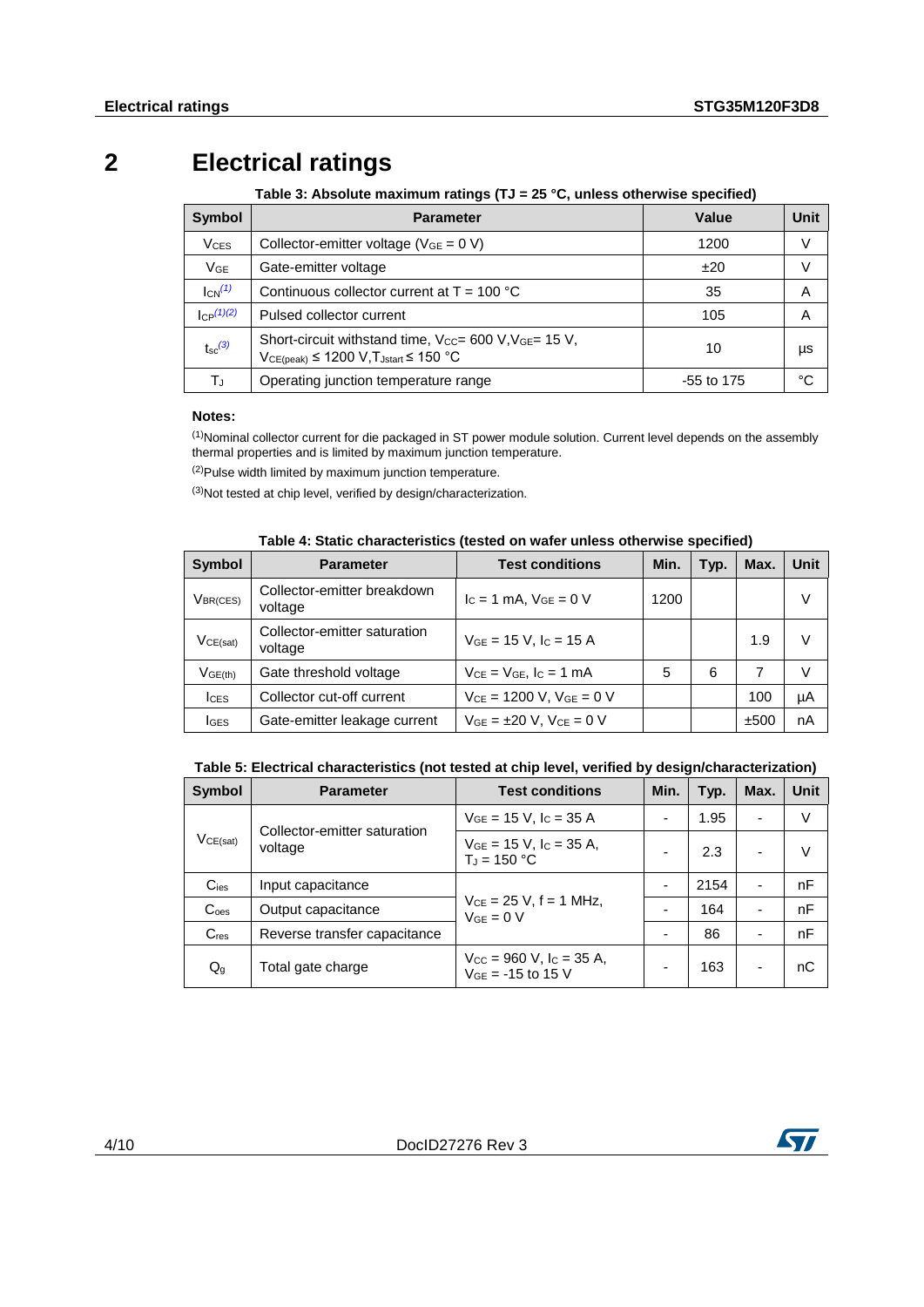#### **STG35M120F3D8 Electrical ratings**

| <b>Symbol</b>            | <b>Parameter</b>          | <b>Test conditions</b>                                                               | Min. | Typ. | Max.                     | <b>Unit</b> |
|--------------------------|---------------------------|--------------------------------------------------------------------------------------|------|------|--------------------------|-------------|
| $t_{d(on)}$              | Turn-on delay time        |                                                                                      |      | 127  |                          | ns          |
| $t_{r}$                  | Current rise time         |                                                                                      | ۰    | 18.5 |                          | ns          |
| $t_{d(off)}$             | Turn-off delay time       | $V_{CE} = 600$ V, $I_c = 35$ A,<br>$V_{GE} = \pm 15$ V, R <sub>G</sub> = 10 $\Omega$ |      | 135  |                          | ns          |
| t                        | Current fall time         |                                                                                      | ۰    | 133  |                          | ns          |
| $E_{off}$ <sup>(1)</sup> | Turn-off switching energy |                                                                                      | -    | 1.83 | $\overline{\phantom{a}}$ | mJ          |
| $t_{d(on)}$              | Turn-on delay time        |                                                                                      |      | 125  |                          | ns          |
| t                        | Current rise time         | $V_{\text{CC}} = 600 \text{ V}, I_{\text{c}} = 35 \text{ A},$                        | ۰    | 20   | $\overline{\phantom{a}}$ | ns          |
| $t_{d(off)}$             | Turn-off delay time       | $V_{GE} = ±15 V, R_G = 10 Ω.$                                                        |      | 140  |                          | ns          |
| t                        | Current fall time         | $T_J = 150 °C$                                                                       | ۰    | 2.84 |                          | ns          |
| $E_{\text{off}}^{(1)}$   | Turn-off switching energy |                                                                                      | -    | 2.85 | ٠                        | mJ          |

#### <span id="page-4-1"></span>**Table 6: Switching characteristics on inductive load (not tested at chip level, verified by design/characterization)**

#### **Notes:**

<span id="page-4-0"></span>(1)Including the tail of the collector current.



Switching characteristics and thermal properties are strongly dependent on module design and mounting technology.

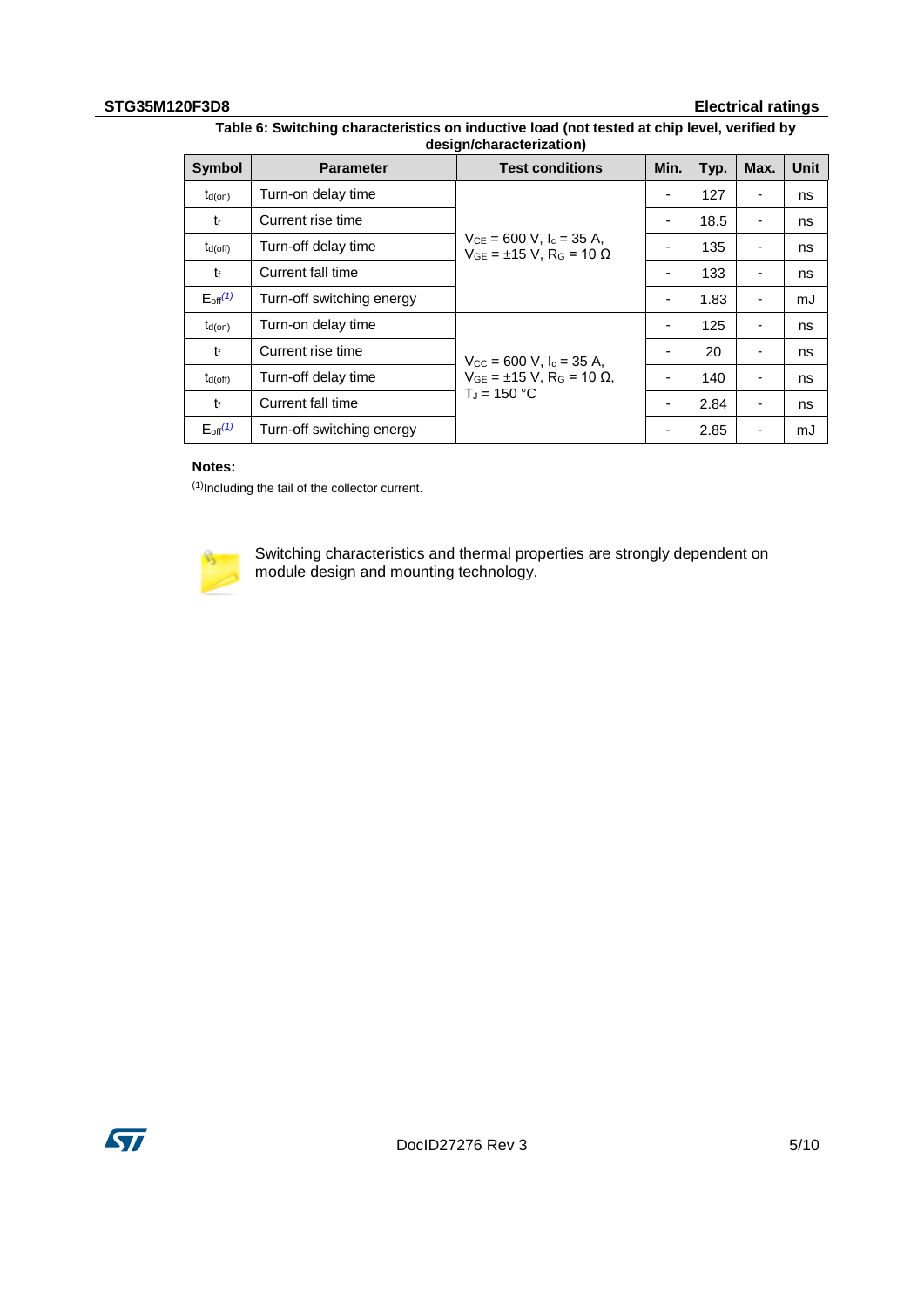## **3 Chip layout**

<span id="page-5-1"></span><span id="page-5-0"></span>

#### **Table 7: Die delivery**

| Package<br>option | <b>Test conditions</b>                                                                                                                                                                                                                                                                                                                                        | <b>Details</b> |
|-------------------|---------------------------------------------------------------------------------------------------------------------------------------------------------------------------------------------------------------------------------------------------------------------------------------------------------------------------------------------------------------|----------------|
| D <sub>8</sub>    | Wafer (8 inches) tested, inked, cut and each die is picked up<br>and submitted to an automatic visual inspection on back side.<br>Each die is tested and again submitted to visual inspection on<br>both top and back side. Finally each die is placed inside reel<br>pocket, again submitted to a top side visual inspection and<br>sealed with a cover tape |                |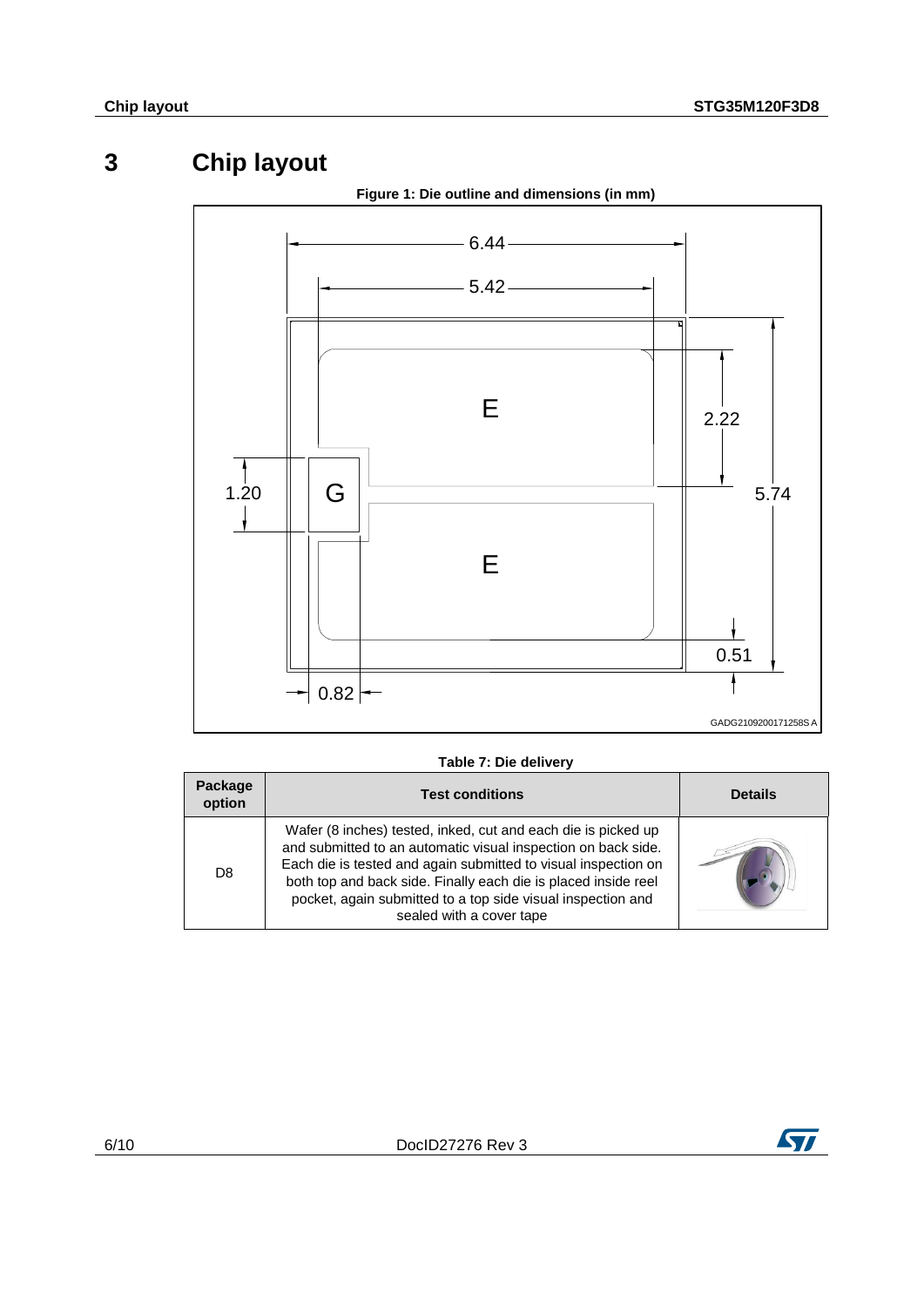### **STG35M120F3D8 Chip layout**

<span id="page-6-0"></span>

ST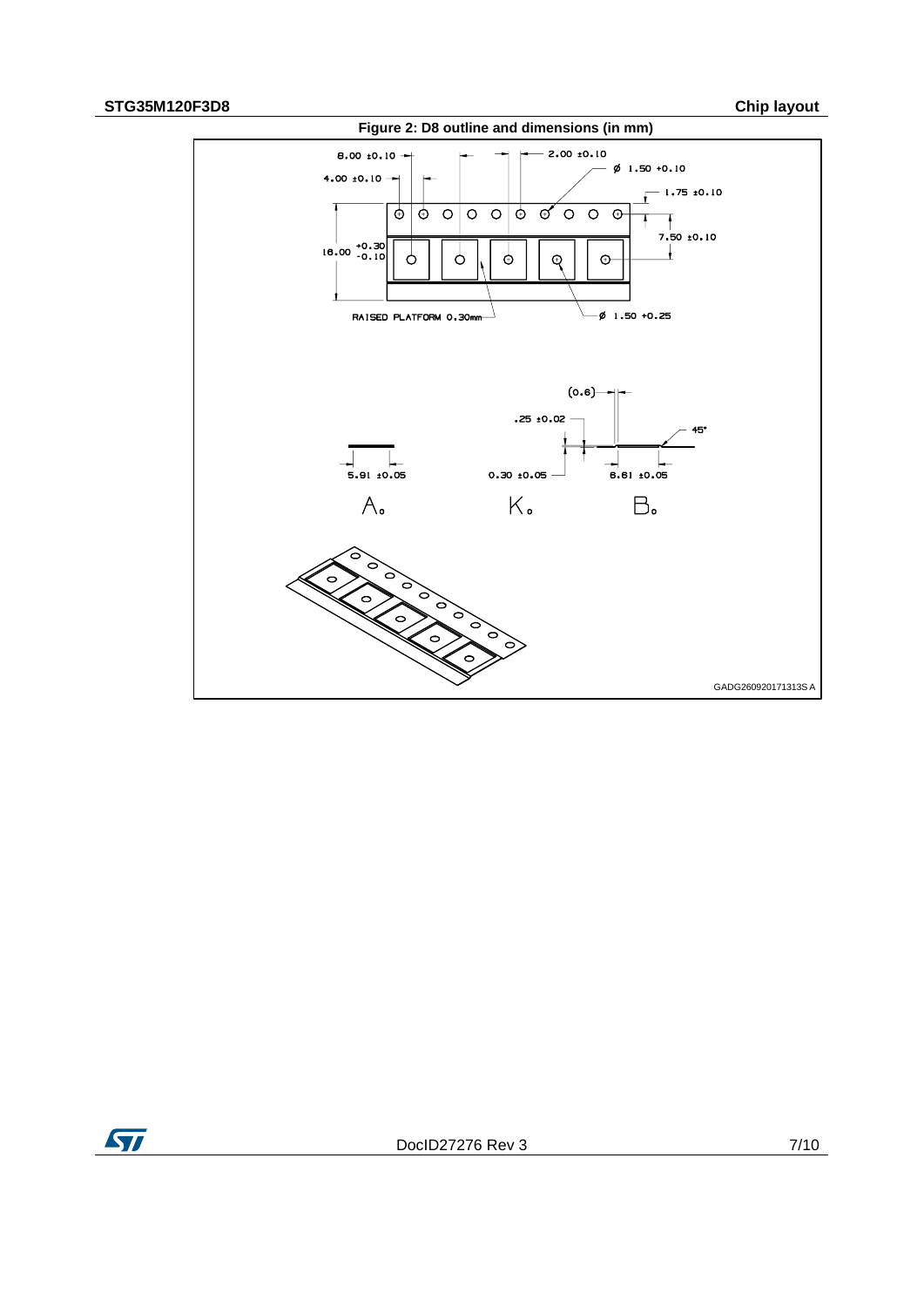## <span id="page-7-0"></span>**4 Additional information**

### **4.1 Additional testing and screening**

<span id="page-7-1"></span>For customers requiring products supplied as known good die (KGD) or requiring specific die level testing, please contact the local ST sales office.

<span id="page-7-2"></span>If KGD is requested, the shipping delivery is D8.

## **4.2 Shipping**

Several shipping options are offered, consult the local ST sales office for availability:

- Die on film sticky foil suffix on sales type D7
- <span id="page-7-3"></span>Carrier tape - suffix on sales type D8

## **4.3 Handling**

- Products must be handled at ESD safe workstations only. Standard ESD precautions and safe work environments are as defined in MIL-HDBK-263
- Products must be handled in a class 1000 only or better designated clean room environment
- Singular die is not to be handled with tweezers. A vacuum wand with a non-metallic ESD protected tip should be used

### **4.4 Wafer/die storage**

<span id="page-7-4"></span>Once packaging is opened, it can be stored at 21  $^{\circ}$ C  $\pm 3$   $^{\circ}$ C for 1 year after shipment and dice must be stored in a dry, inert atmosphere, such as nitrogen. After the customer opens the package, the customer is responsible for the products. The above storage conditions come from "JEDEC Standard JESD 49 Procurement Standard for Known Good Die".

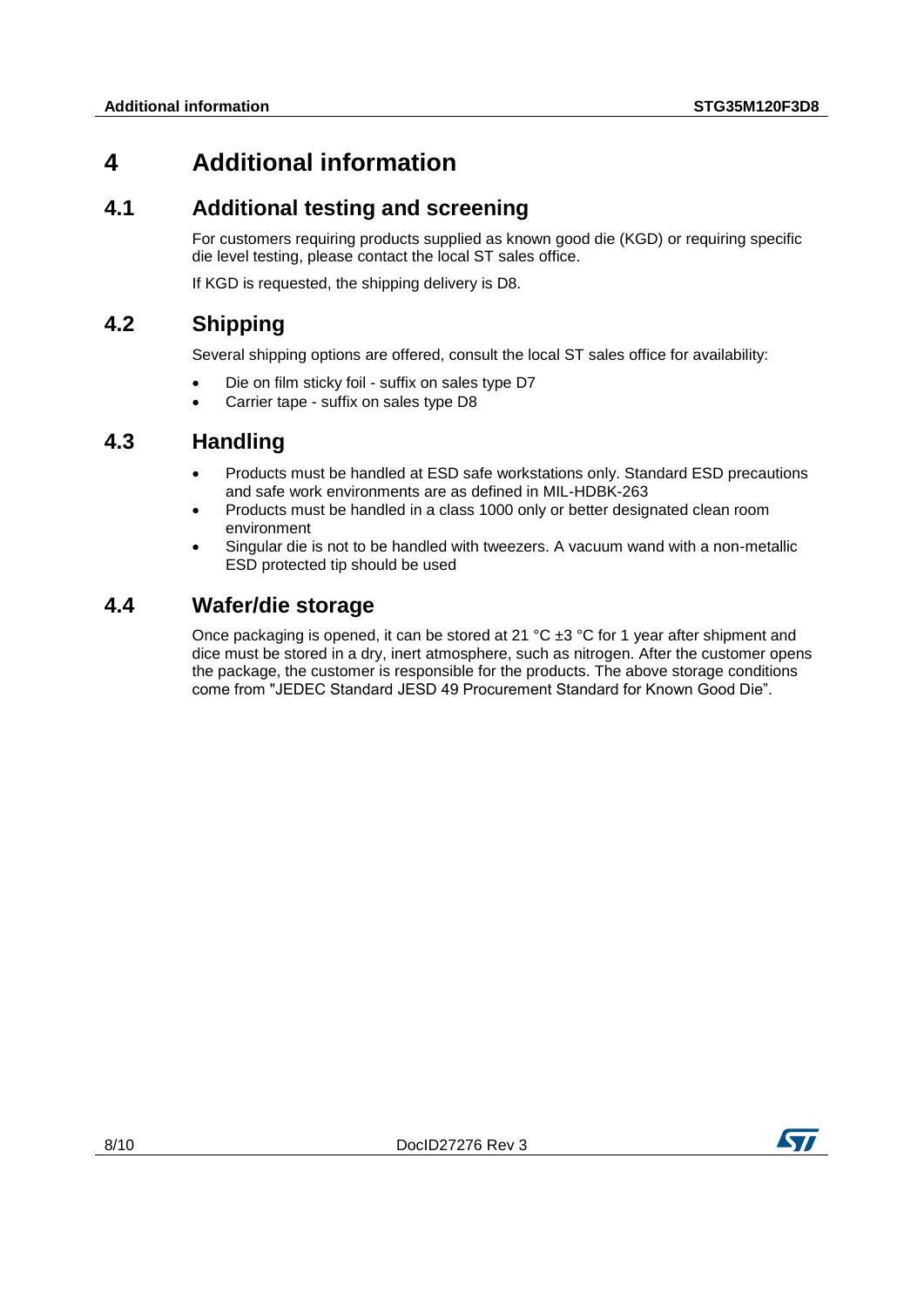## **5 Revision history**

**Table 8: Document revision history**

<span id="page-8-0"></span>

| <b>Date</b> | <b>Revision</b> | <b>Changes</b>                                                                                                                                                                                                                                                                                                                                                                                                                                                                                                                                                                                                                                           |
|-------------|-----------------|----------------------------------------------------------------------------------------------------------------------------------------------------------------------------------------------------------------------------------------------------------------------------------------------------------------------------------------------------------------------------------------------------------------------------------------------------------------------------------------------------------------------------------------------------------------------------------------------------------------------------------------------------------|
| 23-Jan-2015 |                 | Initial release.                                                                                                                                                                                                                                                                                                                                                                                                                                                                                                                                                                                                                                         |
| 07-Sep-2016 | $\mathcal{P}$   | Updated features in cover page.<br>Updated Table 3.: Absolute maximum ratings ( $T_J = 25$ °C, unless<br>otherwise specified) and Table 5.: Electrical characteristics.<br>Minor text changes.                                                                                                                                                                                                                                                                                                                                                                                                                                                           |
| 21-Sep-2017 | 3               | Modified title, features and description.<br>Modified Table 2: "Mechanical parameters", Table 3: "Absolute<br>maximum ratings ( $T_J = 25$ °C, unless otherwise specified)", Table 4:<br>"Static characteristics (tested on wafer unless otherwise specified)",<br>Table 5: "Electrical characteristics (not tested at chip level, verified by<br>design/characterization)" and Table 6: "Switching characteristics on<br>inductive load (not tested at chip level, verified by<br>design/characterization)".<br>Modified Figure 1: "Die outline and dimensions (in mm)".<br>Added Figure 2: "D8 outline and dimensions (in mm)".<br>Minor text changes. |